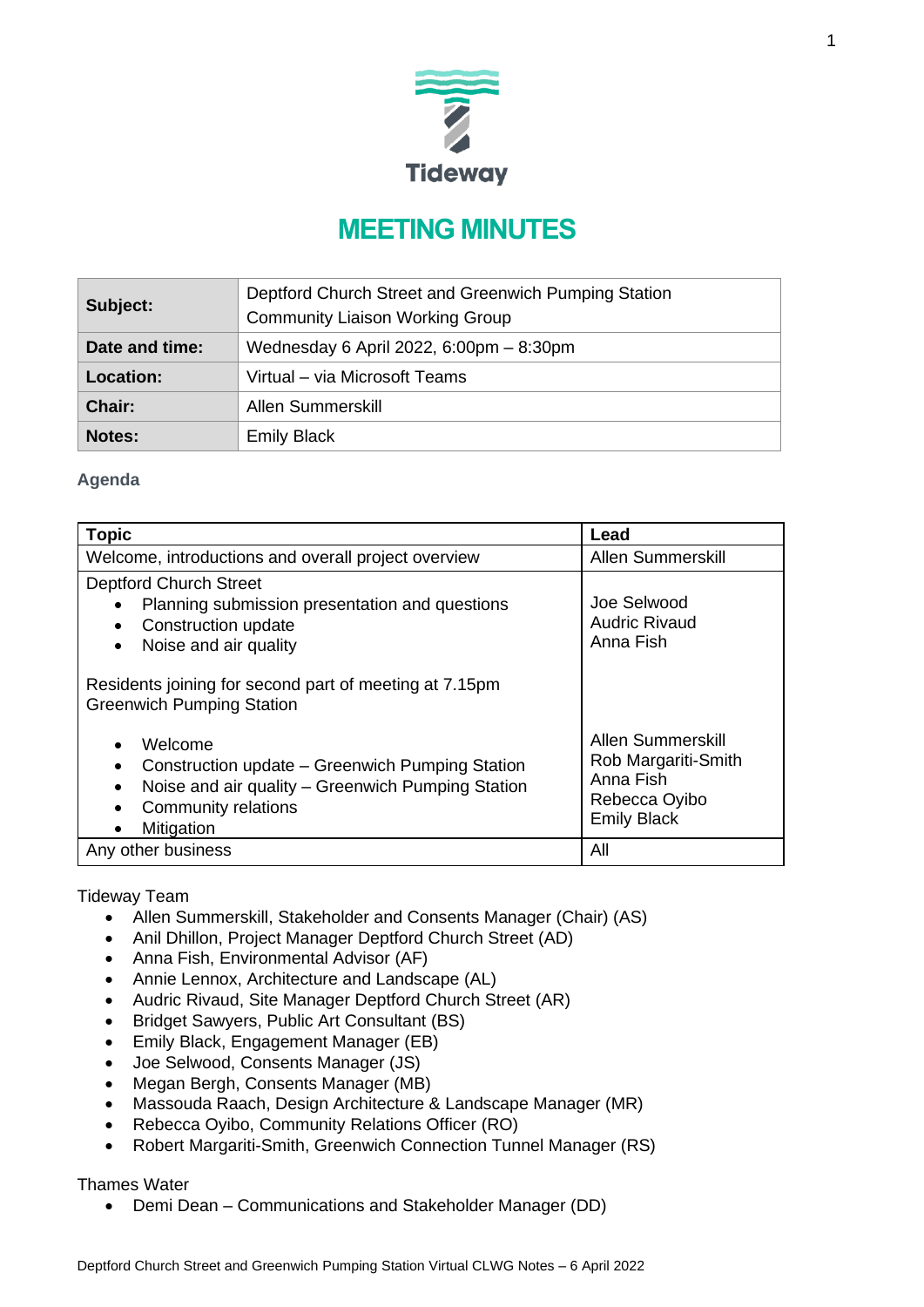Residents referred to by initial and listed by section of the meeting they attended:

Deptford Church Street

- AL (attended full meeting)
- KP
- JP
- SS

Greenwich Pumping Station

- AL (attended full meeting)
- COM
- LP
- NS
- MA
- MD

|              | <b>Item</b>                                                                                                                                                                                                                                                                                                                                                                                                                                                                                                                                                                                                                                                              |  |  |  |
|--------------|--------------------------------------------------------------------------------------------------------------------------------------------------------------------------------------------------------------------------------------------------------------------------------------------------------------------------------------------------------------------------------------------------------------------------------------------------------------------------------------------------------------------------------------------------------------------------------------------------------------------------------------------------------------------------|--|--|--|
| $\mathbf 1$  | <b>Welcome - Deptford Church Street</b>                                                                                                                                                                                                                                                                                                                                                                                                                                                                                                                                                                                                                                  |  |  |  |
|              | AS welcomed all to the meeting and introductions were made. Apologies were<br>received from Mehboob Khan who regularly chairs this meeting.                                                                                                                                                                                                                                                                                                                                                                                                                                                                                                                              |  |  |  |
|              | Four residents attended this part of the meeting - referred to by initial.<br><b>AL</b><br><b>KP</b><br><b>JP</b><br><b>SS</b>                                                                                                                                                                                                                                                                                                                                                                                                                                                                                                                                           |  |  |  |
|              | AS ran through the agenda for the meeting.                                                                                                                                                                                                                                                                                                                                                                                                                                                                                                                                                                                                                               |  |  |  |
| $\mathbf{2}$ | Deptford Church Street - Planning submission presentation and questions                                                                                                                                                                                                                                                                                                                                                                                                                                                                                                                                                                                                  |  |  |  |
|              | Tideway (JS) presented a summary of the draft planning submission that has been<br>submitted to the London Borough of Lewisham (see presentation).                                                                                                                                                                                                                                                                                                                                                                                                                                                                                                                       |  |  |  |
|              | This included:<br>An overview of the submission<br>The site context and constraints<br>The elements that are available for approval – size, visual appearance,<br>materials<br>How the submission fits into the wider London Borough of Lewisham area<br>$\bullet$<br>masterplan<br>The above ground permanent structures<br>$\bullet$<br>• Landscape, planting and furniture<br>Play area<br>$\bullet$<br>Artwork proposals<br>$\bullet$<br>This is a two-stage process, Tideway have submitted a draft and will submit a final<br>planning submission afterwards.<br>The draft was submitted on the 31 March 2022 and the draft period ceases on the 29<br>April 2022. |  |  |  |
|              | Comments should be sent to Lewisham Council, rather than Tideway. To comment:                                                                                                                                                                                                                                                                                                                                                                                                                                                                                                                                                                                            |  |  |  |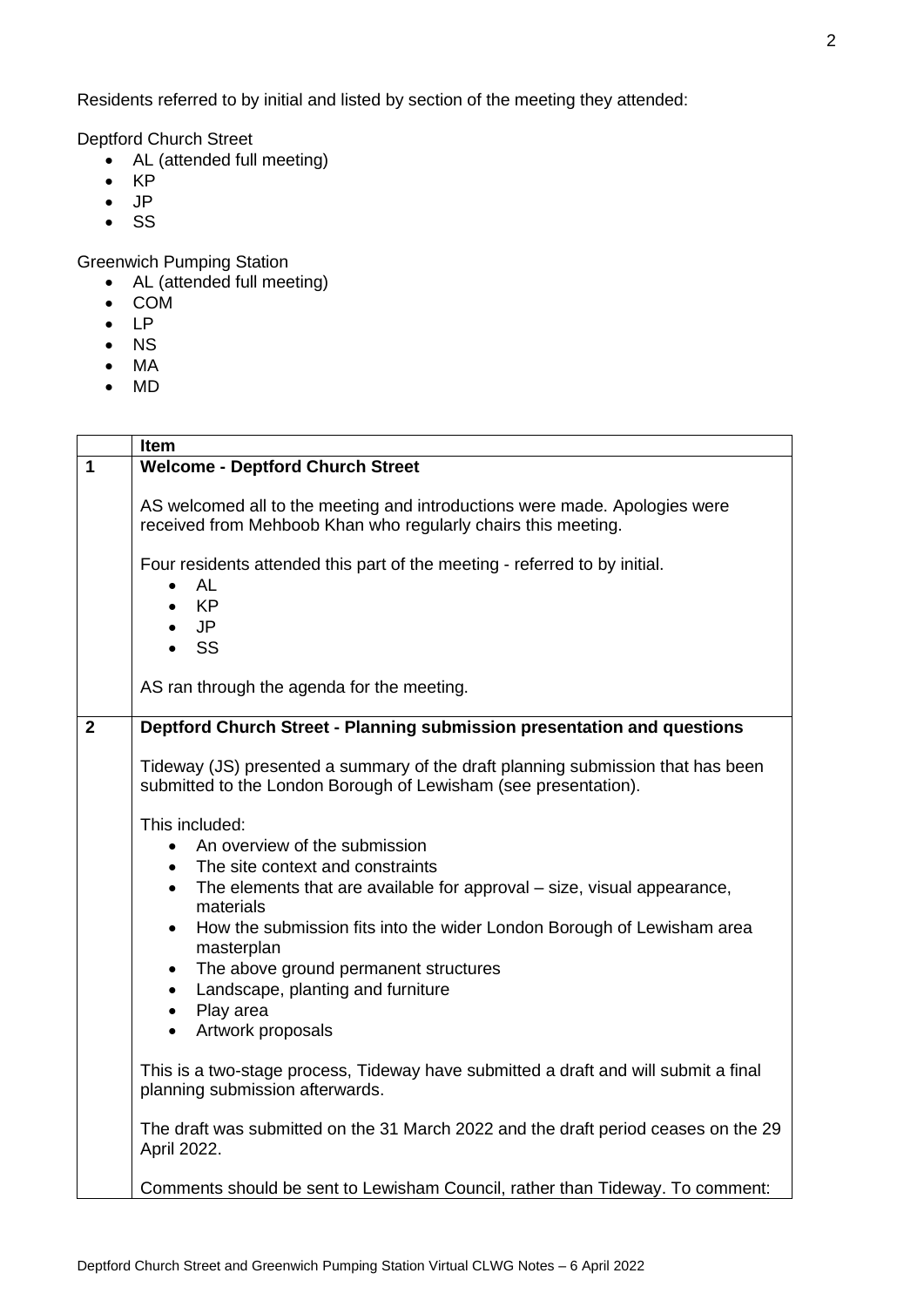- visit the [London Borough of Lewisham w](https://lewisham.gov.uk/)ebsite
- navigate to the ['Find and comment on planning applications'](https://planning.lewisham.gov.uk/online-applications/) page
- search using the application reference: DC/22/126198

The following questions and comments were received regarding the proposals:

#### **Resident questions and Tideway responses**

**Q**. How does this submission work in relation to the wider Lewisham Council masterplan?

**Response**. The team have met regularly with Lewisham officers. The Tideway Plans have been developed alongside the wider LB Lewisham masterplan, so once the two schemes are delivered they should complement each other. The current Tideway submission covers the area of land used by the construction site, namely the triangular piece of land bounded by Crossfield St, Coffey St and Deptford Church St.

Any improvements to the surrounding area, including the Crossfield St and Coffey St carriageways, the vehicle turning circle and grassed area outside St Joseph RC Primary school and the access to Deptford High Street will be covered by the subsequent LB Lewisham masterplan.

**Q.** Who are the architects / designers of the scheme?

**Response.** Weston Williamson + Partners with Mott MacDonald are the team delivering the Tideway element.

**Q.** Was anyone from Lewisham Council invited to attend the meeting?

**Response**. Yes, two officers were invited to attend from Lewisham Council but they were unable to attend.

**Q**. Are these plans part of the £1.5 million Section 106 agreement?

**Response**. No - the plans presented today for the reinstatement of the triangular area of land are funded separately from the Tideway Section 106 funded masterplan works.

**Q.** Regarding the play area questions were raised about:

- the orientation of the metal slide (south facing)
- lack of fencing around the play area
- $\bullet$  the audience of the play area who is it for?

#### **Response**

The plans have been through a risk assessment process as part of the design development process. The slide is north-west facing to reduce solar impact.

A fence was not requested/wanted by Lewisham Council.

The play space area was developed following engagement with the children at St Joseph's school.

**Q.** Who is responsible for maintaining and irrigating the area?

**Response.** Thames Water are required to maintain the site in the long term. Thames Water can delegate responsibility for maintenance to a third party e.g. to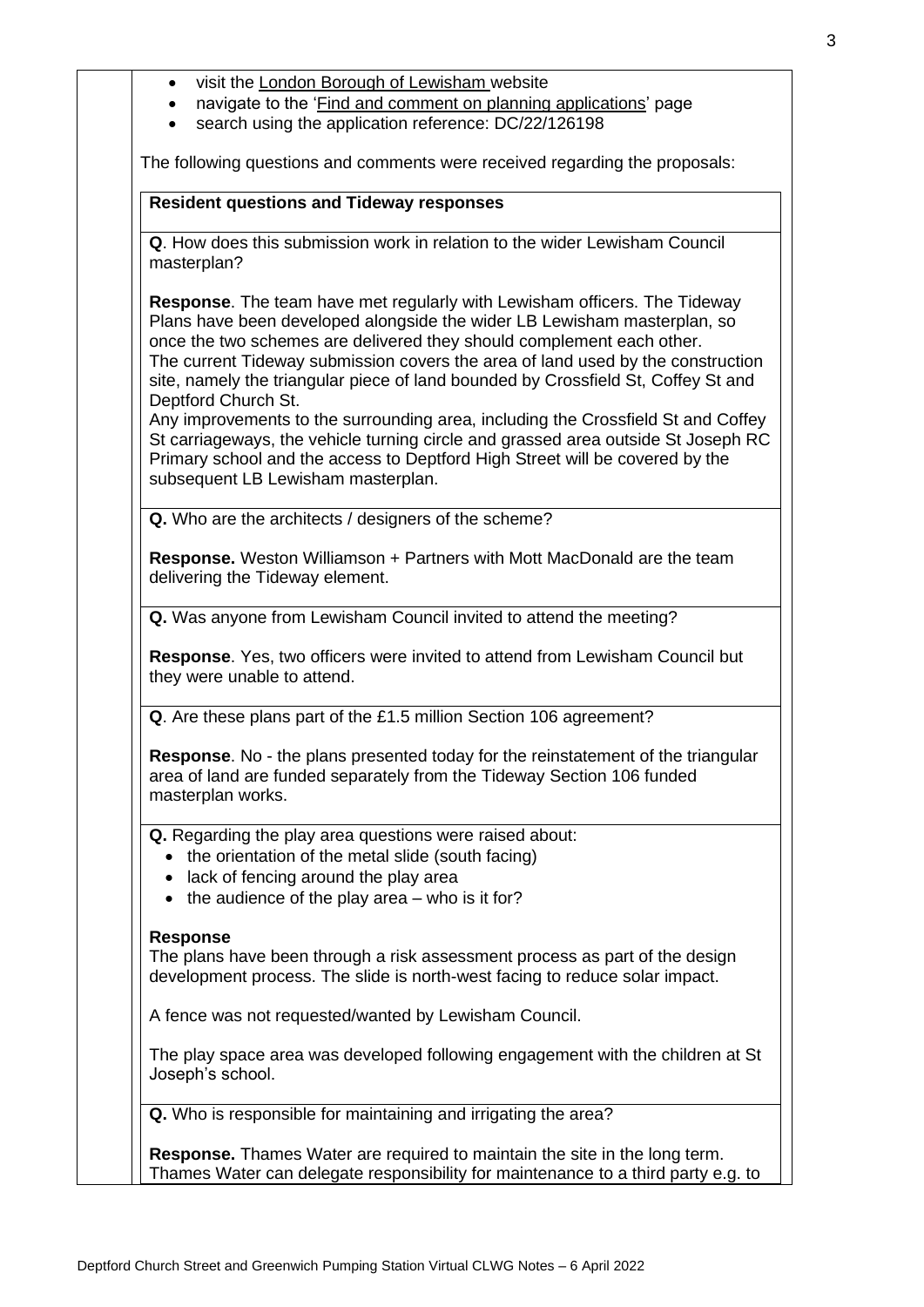| the local authority, if both parties agree. Discussions about this are currently |
|----------------------------------------------------------------------------------|
| ongoing.                                                                         |

**Q.** Can there be more opportunities for shade?

**Response.** The team have looked to maximise trees and shade where possible within the constraints of the site due to the significant below ground infrastructure. The proposals represent a balance between providing suitable shade and providing an open inviting area to minimise anti-social behaviour.

**Q.** Are there bins or dog foul bins included in the proposals?

**Response.** There are three general waste bins proposed, no specific dog foul bins have been proposed but bagged dog waste can be placed in general bins, which is normal practice.

**Q.** Is there any secure cycle parking included?

**Response.** No

**Q.** What are the lighting plans for the area.

**Response.** Apart from uplighting on the bespoke ventilation columns, there is no lighting planned on the site for biodiversity reasons. The surrounding streets do have street lighting on them though.

#### **Q. Is the road closure part of Tideway's plans.**

**Response.** No, Crossfield Street is included on the wider Lewisham Council masterplan. Tideway understands that it is still Lewisham Council's intention to implement it as part of their masterplan works.

Further concerns were raised by a resident regarding the levels of traffic around the site and the location of artwork near roadsides.

Residents are encouraged to respond formally to Lewisham Council on the draft proposals.

### **3 Construction update – Deptford Church Street**

AR presented the latest construction update and upcoming programme for the Deptford Church Street site. We are expecting to finish construction on the site in 2024.

Air Treatment Chamber (Phase 1)

- Sheet piles installation complete
- Excavation complete
- Slab construction started
- Upcoming: continue with slab/walls/roof

**Shaft** 

- Vortex generator complete
- Walkways on-going
- Shaft bottom works restarted
- Upcoming: removal of backfill from the shaft

#### **Culvert**

• Base slab, walls and roof now complete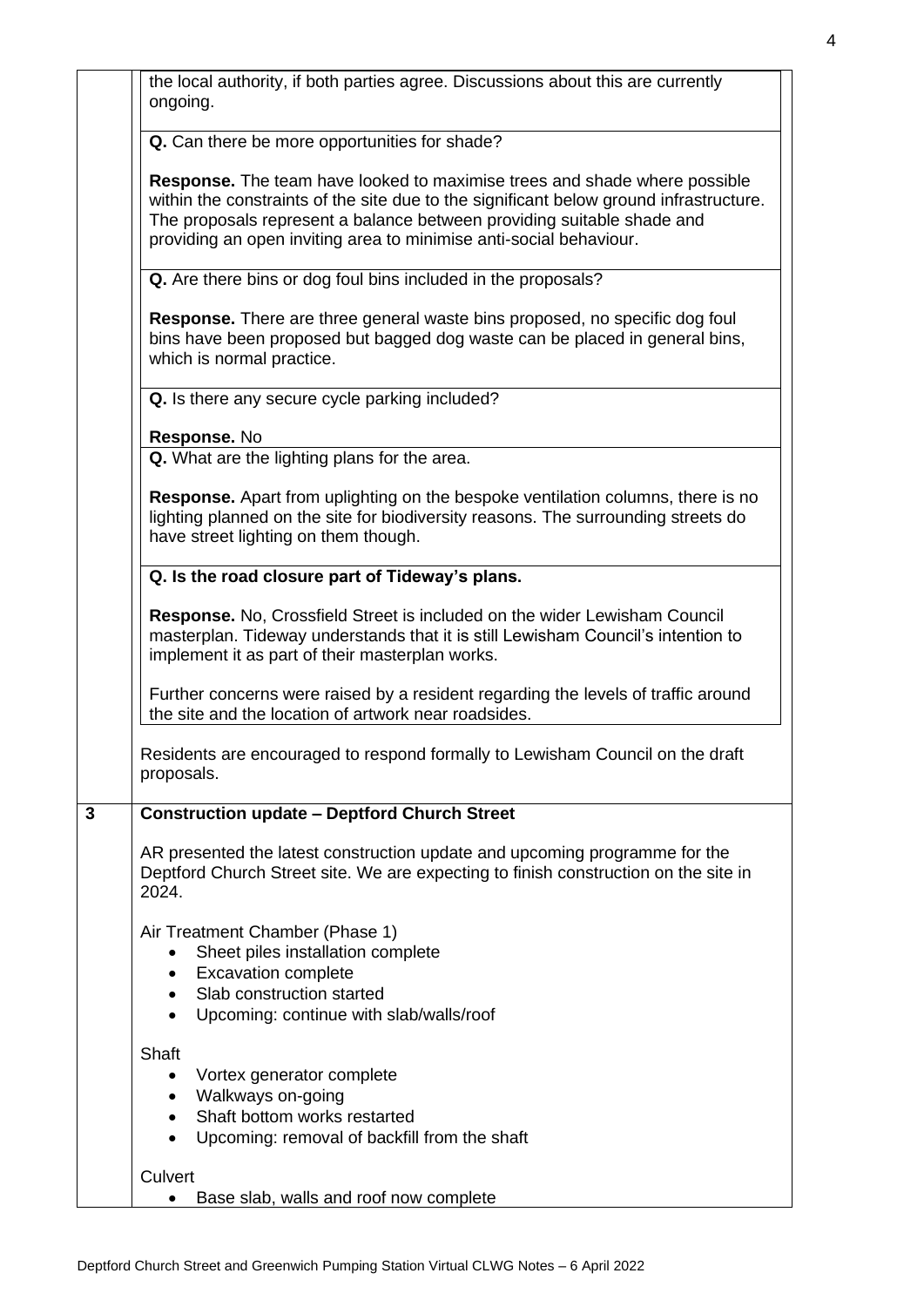|   | Upcoming: safety stack chimney and backfill<br>$\bullet$                                                                                                                |  |  |  |  |
|---|-------------------------------------------------------------------------------------------------------------------------------------------------------------------------|--|--|--|--|
|   | Combined Sewer Overflow Phase 1: Interception Chamber                                                                                                                   |  |  |  |  |
|   | Internal structures complete<br>٠                                                                                                                                       |  |  |  |  |
|   | Upcoming: testing of mechanical, electrical, instrumentation, control and<br>$\bullet$<br>automation (MEICA) equipment                                                  |  |  |  |  |
|   | Combined Sewer Overflow Phase 2: Sewer connection                                                                                                                       |  |  |  |  |
|   | Demolition of roof and eastern wall of sewer complete                                                                                                                   |  |  |  |  |
|   | Installation of temporary flume complete<br>٠<br>Demolition of Western sewer wall and opening to CSO phase1 started<br>$\bullet$                                        |  |  |  |  |
|   | Upcoming: demolition completion, flume hanging and connection to CSO<br>$\bullet$<br>phase1                                                                             |  |  |  |  |
| 4 | Noise and air quality - Deptford Church Street                                                                                                                          |  |  |  |  |
|   | AF presented the latest air quality and noise monitoring figures.                                                                                                       |  |  |  |  |
|   | There have been no exceedances in the period July 2021 to March 2022.                                                                                                   |  |  |  |  |
|   | It was noted that site plant and machinery run on hydrotreated vegetable oil (HVO)<br>fuel and we are undertaking an anti-idling campaign to limit air quality impacts. |  |  |  |  |
|   | The team have also been undertaking a low carbon concrete trial.                                                                                                        |  |  |  |  |
| 5 | <b>Welcome - Greenwich Pumping Station</b>                                                                                                                              |  |  |  |  |
|   | AS welcomed residents attending for the second half of the meeting and thanked<br>those that had attended the first half of the meeting.                                |  |  |  |  |
|   | Introductions were made.                                                                                                                                                |  |  |  |  |
|   | Six residents attended this part of the meeting - referred to by initial.                                                                                               |  |  |  |  |
|   | <b>AL</b><br><b>COM</b>                                                                                                                                                 |  |  |  |  |
|   | LP                                                                                                                                                                      |  |  |  |  |
|   | <b>NS</b>                                                                                                                                                               |  |  |  |  |
|   | MA<br><b>MD</b>                                                                                                                                                         |  |  |  |  |
|   |                                                                                                                                                                         |  |  |  |  |
| 6 | AS ran through the agenda for the remainder of the meeting.<br><b>Construction update - Greenwich Pumping Station</b>                                                   |  |  |  |  |
|   |                                                                                                                                                                         |  |  |  |  |
|   | RS provided an update on the construction progress and upcoming programme for<br>our Greenwich Pumping Station (see presentation).                                      |  |  |  |  |
|   | Highlights include                                                                                                                                                      |  |  |  |  |
|   | Main Site & Shaft                                                                                                                                                       |  |  |  |  |
|   | Greenwich connection tunnel drive to Chambers Wharf in Bermondsey<br>completed on April 5th, 2022                                                                       |  |  |  |  |
|   | <b>Combined Sewer Outfall (CSO)</b>                                                                                                                                     |  |  |  |  |
|   | Demolition of 120 year old brickwork live sewer while maintaining flow into a                                                                                           |  |  |  |  |
|   | temporary flume installed last year<br>Suspension of live sewer                                                                                                         |  |  |  |  |
|   | Completion of excavation                                                                                                                                                |  |  |  |  |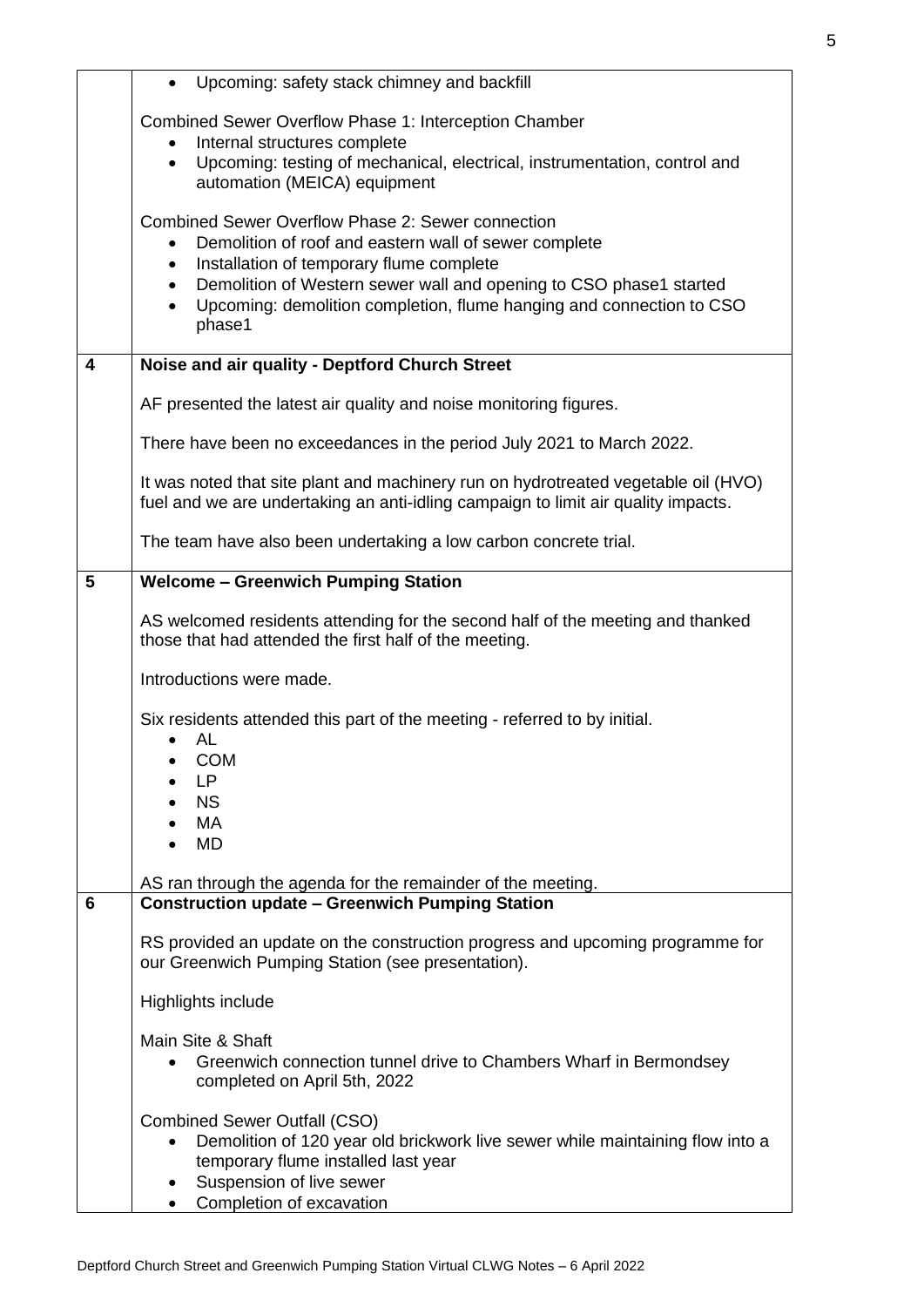|   | Start of base slab                                                                                                                                                                                                                                                                   |
|---|--------------------------------------------------------------------------------------------------------------------------------------------------------------------------------------------------------------------------------------------------------------------------------------|
|   | East Beam Engine House<br>Remove historical slab & completion of backfilling of historical ground<br>Pouring of a permanent spanned reinforced concrete slab - 50% done (2)<br>$\bullet$<br>bays out of 4)                                                                           |
|   | Upcoming activities include:                                                                                                                                                                                                                                                         |
|   | Tunnelling<br>Tunnel strip out and first clean<br>Slurry treatment plant strip down and demobilisation, remove civils elements<br>$\bullet$<br>Preparation to secondary line the tunnel in concrete, shutter delivery and<br>launch                                                  |
|   | <b>Combined Sewer Overflow (CSO)</b><br>Construct base slab<br>$\bullet$<br>• Remove temporary props<br>Finish permanent concrete portal between CSO (permanent work) and<br>$\bullet$<br>existing penstock chamber (120 years old)<br>Construct permanent lining walls<br>$\bullet$ |
|   | East Beam Engine House<br>Excavation of MEICA* pit in Northeast corner (~3.5m deep)<br>Installation of MEICA air duct & backfill<br>Complete pouring of new permanent spanned slab<br>$\bullet$                                                                                      |
|   | *Mechanical, Electrical, Instrumentation, Control and Automation - the mechanics<br>that will finally operate Tideway                                                                                                                                                                |
|   | Norman Road<br>will continue to be closed until 22 September 2022 to facilitate activities and<br>ensure safety.                                                                                                                                                                     |
|   | Tideway are awaiting the Royal Borough of Greenwich's decision on the final<br>planning submission for the architecture and landscape elements of the scheme. RS<br>showed an image of what the site is proposed to look like.                                                       |
| 7 | Noise and air quality - Greenwich Pumping Station                                                                                                                                                                                                                                    |
|   | AF presented the latest air quality and noise monitoring figures.                                                                                                                                                                                                                    |
|   | In the period July 2021 to March 2022 there have been the following exceedances:                                                                                                                                                                                                     |
|   | July 2021 - 1 x exceedance due to demolition works overrunning into<br>extended hours on a Saturday after 1pm<br>Aug 2021 - 2 x exceedances due to a pipe being disconnected at Phoenix<br>Wharf.                                                                                    |
|   | All exceedances were reported to the local authority.                                                                                                                                                                                                                                |
|   | It was noted that site plant and machinery run on hydrotreated vegetable oil (HVO)<br>fuel and we are undertaking an anti-idling campaign to limit air quality impacts.                                                                                                              |
|   | Barge movements - More by River:<br>Initial target was for approximately 25% excavated material to be removed by<br>barge, up to 24 March we have achieved 40.5%                                                                                                                     |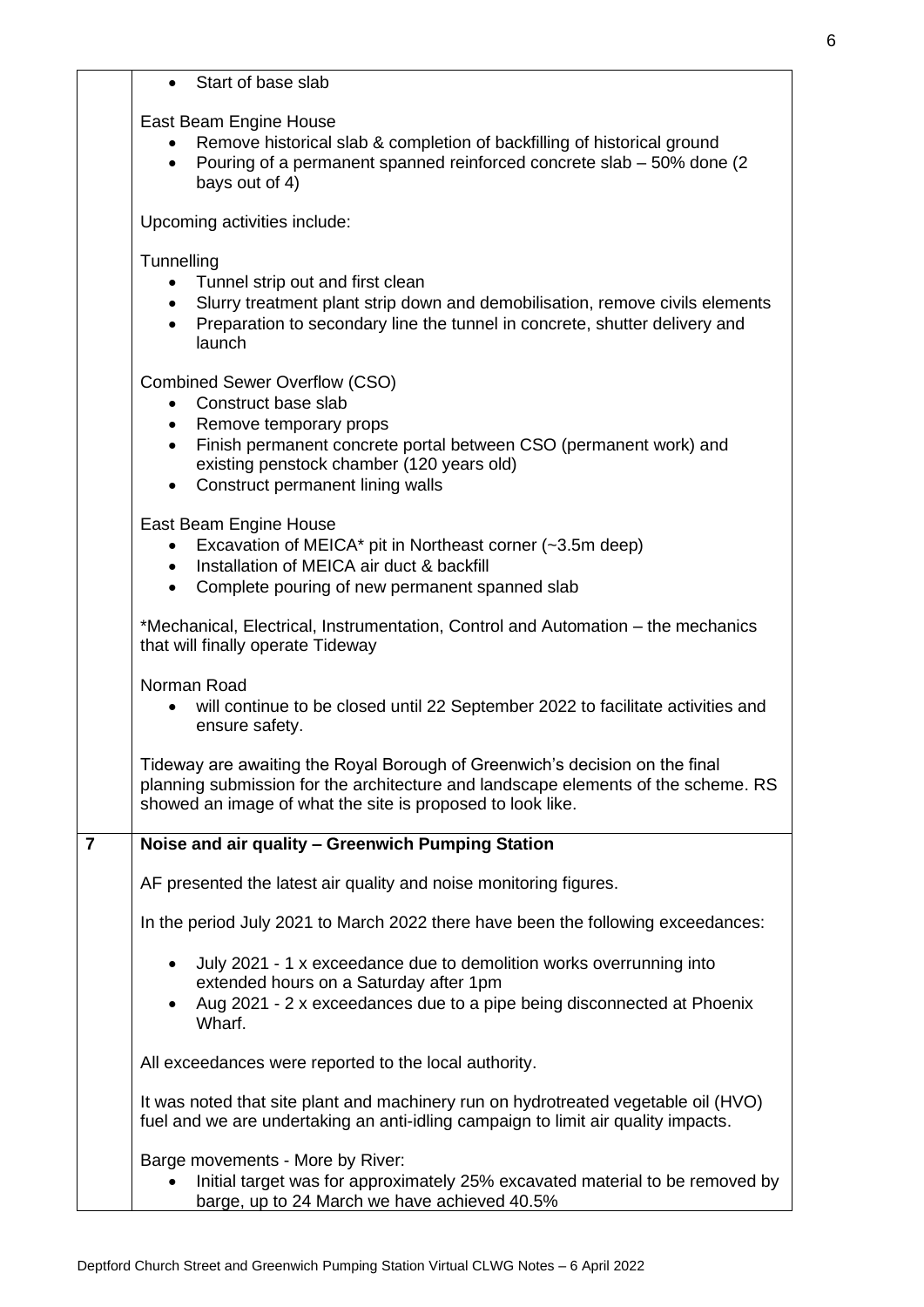|                                                                                                                | This has avoided 6,860 lorries from the local roads, reducing noise and air<br>quality impacts and reducing congestion                                                                                                                                                                                                                                                                                |  |
|----------------------------------------------------------------------------------------------------------------|-------------------------------------------------------------------------------------------------------------------------------------------------------------------------------------------------------------------------------------------------------------------------------------------------------------------------------------------------------------------------------------------------------|--|
|                                                                                                                | <b>Questions and comments from residents</b>                                                                                                                                                                                                                                                                                                                                                          |  |
|                                                                                                                | <b>Resident question/comments and Tideway response</b>                                                                                                                                                                                                                                                                                                                                                |  |
|                                                                                                                | <b>Comment</b><br>A resident congratulated the team on Annie's break through at Chambers Wharf<br>and the impressive More by River barge statistics.                                                                                                                                                                                                                                                  |  |
|                                                                                                                | Q. What shape were the old sewers in?                                                                                                                                                                                                                                                                                                                                                                 |  |
|                                                                                                                | Response. Overall in good shape, a brick-built sewer cased in 1m of concrete.<br>Internal quality was phenomenal.                                                                                                                                                                                                                                                                                     |  |
|                                                                                                                | Q. Will the Norman Road closure be required for secondary lining activities and go<br>past the 22 September 2022 date.                                                                                                                                                                                                                                                                                |  |
|                                                                                                                | Response. No, we plan to reopen the road by the 22 September 2022. Most of<br>the concrete needed for tunnel secondary lining will be batched at Chambers<br>Wharf in Bermondsey and will arrive by underground locomotives to the<br>Greenwich Connection Tunnel. Only the first few cycles with the shutters to<br>facilitate the launch will be made with concrete supplied by truck to Greenwich. |  |
|                                                                                                                | Q. What is the timescale for the end of muck-away activities/spoil removal.                                                                                                                                                                                                                                                                                                                           |  |
|                                                                                                                | Response. From this weekend we no longer expect muck-away or spoil removal<br>activities.                                                                                                                                                                                                                                                                                                             |  |
|                                                                                                                | We will then begin deconstructing Phoenix Wharf. Plant dismantling will continue<br>until November 2022 and there is also some marine work that needs to take place.                                                                                                                                                                                                                                  |  |
| Q. Who is the developer/landowner of Phoenix Wharf? What is happening to<br>Phoenix Wharf once Tideway leaves? |                                                                                                                                                                                                                                                                                                                                                                                                       |  |
| Team present were not aware of a planning application for the site.                                            |                                                                                                                                                                                                                                                                                                                                                                                                       |  |
|                                                                                                                | Post meeting note: Part of the site is owned by Network Rail (with various<br>tenants and leases), and the larger area is owned by The Halliard Property<br>Company Limited.                                                                                                                                                                                                                          |  |
|                                                                                                                | Q. Will the rocks in the river by the bridge be removed?                                                                                                                                                                                                                                                                                                                                              |  |
|                                                                                                                | Creekside Discovery Centre have concerns regarding the level of silting up taking<br>place on both sides of the bridge.                                                                                                                                                                                                                                                                               |  |
|                                                                                                                | <b>Response.</b> JS is currently discussing options with stakeholders.                                                                                                                                                                                                                                                                                                                                |  |
|                                                                                                                | <b>ACTION.</b> JS to contact AL at Creekside Discovery Centre regarding concerns<br>about silting in the river and scour protection.                                                                                                                                                                                                                                                                  |  |
|                                                                                                                | <b>Comment.</b> MD thanked Thames Water / CVB / Tideway for exploring support<br>options for a heritage signage trail.                                                                                                                                                                                                                                                                                |  |
|                                                                                                                | MD noted that it would be good if there was a way to identify the different heritage<br>buildings. MD will speak to Greenwich planning team.                                                                                                                                                                                                                                                          |  |
|                                                                                                                |                                                                                                                                                                                                                                                                                                                                                                                                       |  |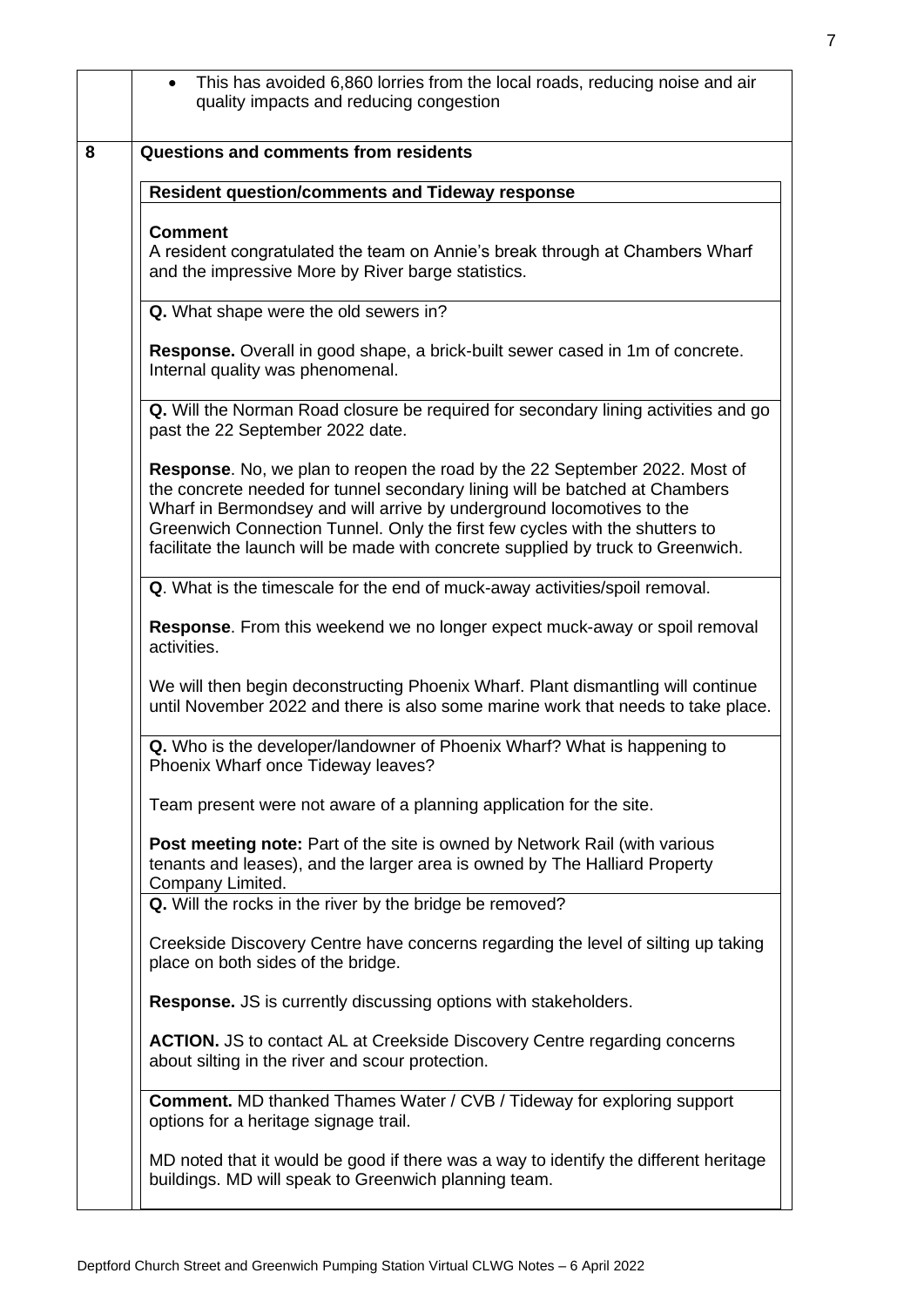|    | Response. AS noted that this could be included on the signage board.                                                                                                                                    |  |  |  |  |
|----|---------------------------------------------------------------------------------------------------------------------------------------------------------------------------------------------------------|--|--|--|--|
|    | Q. The methodology for monitoring noise data was queried.                                                                                                                                               |  |  |  |  |
|    | It was noted that by looking at averages across a period of time it doesn't reflect                                                                                                                     |  |  |  |  |
|    | the experiences of residents.                                                                                                                                                                           |  |  |  |  |
|    | <b>Response</b> Tideway uses the industry standard for monitoring noise, and this<br>methodology is compliant with British Standards. It is acknowledged that this                                      |  |  |  |  |
|    | methodology does include taking averages across a cumulative period.                                                                                                                                    |  |  |  |  |
|    | <b>Comment.</b> A resident raised a complaint regarding the Independent<br>Compensation Panel process and a staff member involved in the process.                                                       |  |  |  |  |
|    | Resident has now contacted the Independent Compensation Panel directly.                                                                                                                                 |  |  |  |  |
|    | <b>ACTION.</b> AS to call resident to discuss ICP experience regarding mitigation.                                                                                                                      |  |  |  |  |
| 9  | <b>Community relations</b>                                                                                                                                                                              |  |  |  |  |
|    | RO provided a summary of some of the community relations initiatives that have<br>been undertaken recently including:<br>British Science Week - a group of 32 five- and six-year olds visited Tideway's |  |  |  |  |
|    | officers to learn about the super sewer.                                                                                                                                                                |  |  |  |  |
|    | Illuminate Rotherhithe - Tideway's community investment programme helped<br>fund this year's festival which included nearly 50 free lantern making                                                      |  |  |  |  |
|    | workshops to local schools, clubs, churches, nature reserves, city farms,                                                                                                                               |  |  |  |  |
|    | community centres and the lantern procession<br>River Times Spring 2022 magazine edition has been distributed to properties                                                                             |  |  |  |  |
|    | within 250m of Tideway sites.                                                                                                                                                                           |  |  |  |  |
| 10 | <b>Mitigation and contacting Tideway</b>                                                                                                                                                                |  |  |  |  |
|    |                                                                                                                                                                                                         |  |  |  |  |
|    | EB reminded residents of the mitigation process available if you feel affected by<br>Tideway's work.                                                                                                    |  |  |  |  |
|    | <b>Independent Compensation Panel</b>                                                                                                                                                                   |  |  |  |  |
|    | You can download the claim form from the Tideway website: here                                                                                                                                          |  |  |  |  |
|    | For personal assistance contact our Helpdesk: 08000 30 80 80 or<br>helpdesk@tideway.london                                                                                                              |  |  |  |  |
|    | The Heldesk can submit your claim to the Independent Compensation Panel (ICP)<br>on your behalf, or you can submit your claim direct to the ICP:<br>admin@tidewayicp.london                             |  |  |  |  |
|    |                                                                                                                                                                                                         |  |  |  |  |
|    | For independent advice contact Independent Advisory Service (IAS) Helpline: 0800<br>917 8845 or info@tidewayias.co.uk                                                                                   |  |  |  |  |
| 11 | AS thanked all residents and staff for attending the meeting.                                                                                                                                           |  |  |  |  |